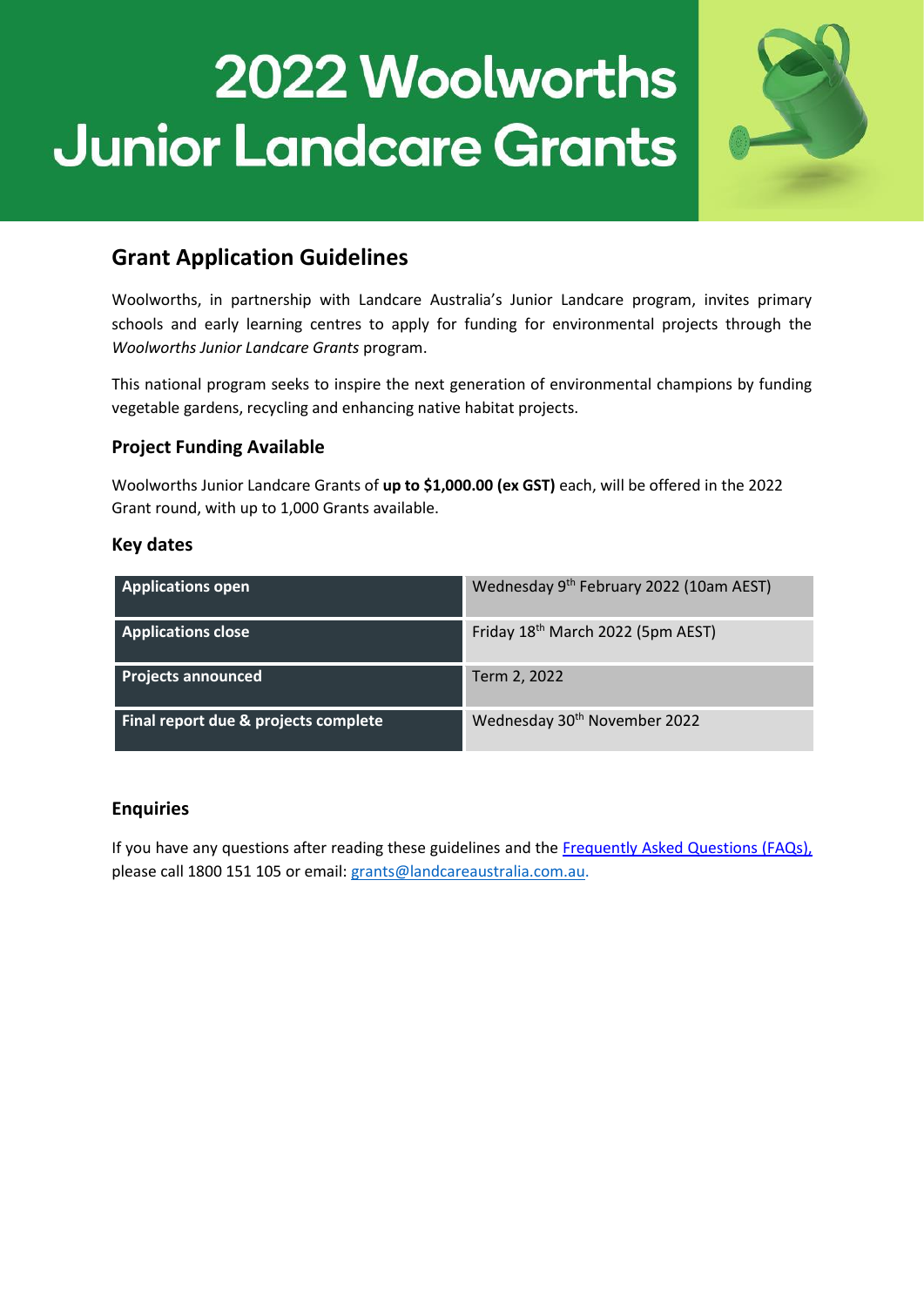

# **Who can apply?**

Australian primary schools and early learning centres (preschools, childcare centres, and kindergartens) are eligible to apply for the *Woolworths Junior Landcare Grant.*

The project must be related to one or more of the following:

- 
- Sustainable food production;
- Recycling and improving waste management practices; or
- Enhancing native habitats.

The project application must also include:

A photo of students, a site 'before' photo for comparison with the completed project, or school logo for use on Landcare Australia website;

Australian primary schools and early learning centres that received a *Woolworths Junior Landcare Grant* previously, are eligible to apply for this grant round if a final report has been submitted. Please refer to our [FAQs](https://juniorlandcare.org.au/wp-content/uploads/2022/02/Woolworths-Junior-Landcare-FAQs-2022.pdf) for further eligibility details.

### **About the Woolworths Junior Landcare Grants program**

The *Woolworths Junior Landcare Grants* program offers funding for Australian primary schools and early learning centres seeking to inspire the next generation of environmental champions.

The program offers opportunities for schools to engage in outdoor, hands-on environmental learning activities that promote the development of positive environmental, educational and social outcomes.

#### **Projects must focus on one or more of the following areas:**

- Sustainable food production, e.g. learning about plant and pollinator lifecycles, where our food comes from and developing vegetable, herb and bush tucker gardens and / or
- **Recycling and improving waste management practices,** e.g. learning how to set up and manage composts and worm farms, or implementing the 4 R's (Refusing, Reducing, Reusing, Recycling) and / or
- **Enhancing Native habitats**, e.g. learning about local ecosystems, including plants, animals and soil, and creating habitat required for local plants and animals by planting local plants, installing nest boxes, creating a frog bog or managing weeds.

There are lots of different forms that the ideal project can take, and we encourage children to be actively involved in the research and design process. The Junior Landcar[e case studies](https://juniorlandcare.org.au/about/case-studies/?wpv_post_search=woolworths) are a great place to find inspiration. Have a look at previous Woolworths Junior Landcare projects on the [projects map](https://juniorlandcare.org.au/woolworthsgrants/map/) for further ideas and inspiration.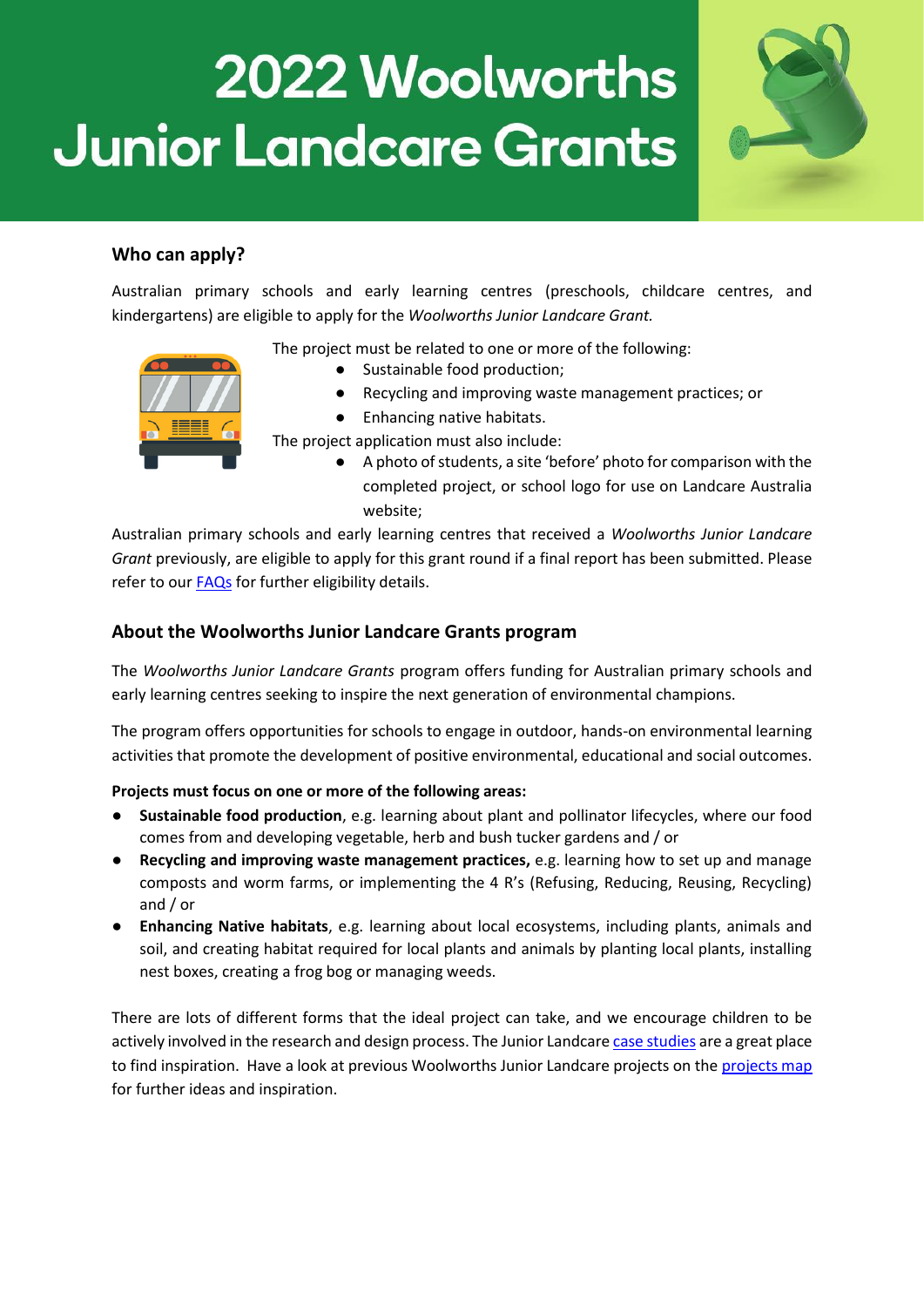## **Funding considerations**

Each application's budget is reviewed against the below funding list to ensure only eligible items are funded. Please make sure your budget meets the below:

### **What we DO fund:**

- Planting species native to your local area
- Removal of invasive weeds
- $\checkmark$  Seed collection and propagation
- $\checkmark$  Nest box construction and installation
- $\checkmark$  Vegetable, herb and bush-tucker gardens
- $\checkmark$  Composting and worm farms
- Recycling project specific infrastructure e.g bins and caddies totalling a maximum of \$750
- Project infrastructure, tools and equipment together totalling a maximum of \$500. (e.g. installation of interpretative signage wheelbarrows, tools, gloves, watering cans, irrigation equipment, water tanks, chicken coops, garden sheds, fencing, seating, paving, food preparation equipment, hiring of bobcats and other equipment etc.)
- $\checkmark$  Purchase of materials to support education and awareness raising activities limited to a maximum total of \$500 (e.g. design and production of posters, educational books, information booklets, technology such as cameras and tablets.)

### **What we DO NOT fund:**

- Consultancy and contractor fees (e.g cost of landscape architects)
- Catering/ food
- Wages, administration and labour costs (e.g teacher relief costs)
- Professional Development and training courses
- Travel costs and airfares
- Delivery and postage costs
- Synthetic grass and flowers
- Power tools (e.g. lawnmowers, brushcutters & chainsaws)
- Livestock (incl. chickens)
- Artwork/ artist costs
- Excursions

*Note: these costs can be included as 'inkind' in the budget table*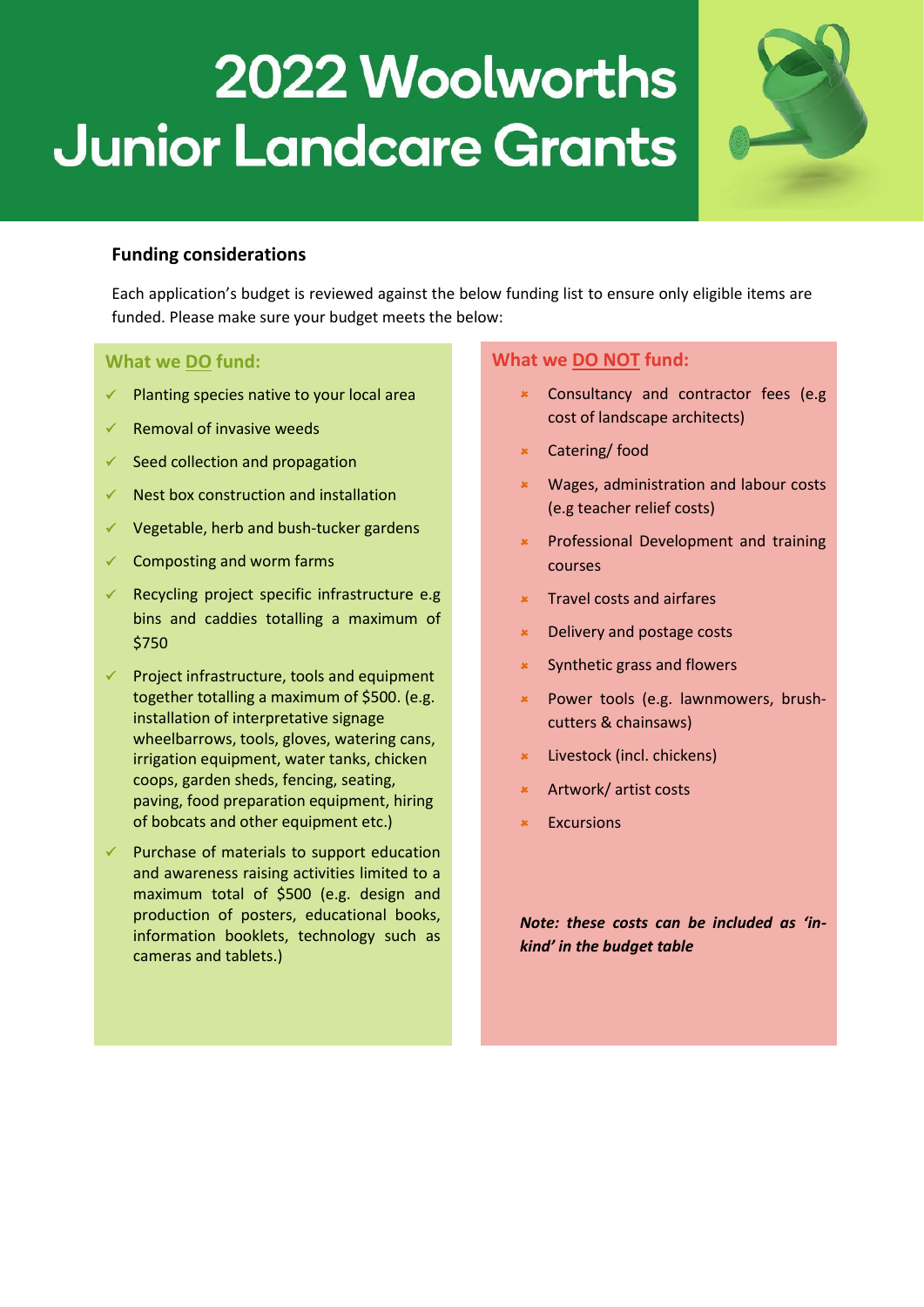

# **Planning your Project**

To help you to develop strong project ideas:

- Look through the [Junior Landcare Learning Centre](https://juniorlandcare.org.au/learningcentre/) for information and inspiration. There are learning activities to help build knowledge and deeper connections to Biodiversity, Food production, Indigenous perspectives and Waste management, all linked to the curriculum. The following learning activities will be particularly useful for planning your project:
	- o Creating a pollinator friendly garden: **Investigation || [Site assessment](https://juniorlandcare.org.au/learning_activity/creating-a-beneficial-garden-assessment/?age=) || [Planting](https://juniorlandcare.org.au/learning_activity/creating-a-beneficial-garden-planting/?age=) ||** [Planting](https://juniorlandcare.org.au/learning_activity/creating-a-food-garden-planting/?age=) || [Harvesting](https://juniorlandcare.org.au/learning_activity/creating-a-food-garden-harvesting/?age=) | [Bee hotel research](https://juniorlandcare.org.au/learning_activity/creating-a-bee-hotel-research/?age=) | [Bee hotel construction](https://juniorlandcare.org.au/learning_activity/creating-a-bee-hotel-construction/?age=)
	- o Creating a Food Garden: [Vision](https://juniorlandcare.org.au/learning_activity/creating-a-food-garden-vision/?age=) || [Site assessment and mapping](https://juniorlandcare.org.au/learning_activity/creating-your-food-garden-site-assessment-and-mapping/?age=) || [Installing a no-dig](https://juniorlandcare.org.au/learning_activity/creating-a-food-garden-installing-a-no-dig-garden-bed/?age=)  [garden bed](https://juniorlandcare.org.au/learning_activity/creating-a-food-garden-installing-a-no-dig-garden-bed/?age=) |[| Planting](https://juniorlandcare.org.au/learning_activity/creating-a-food-garden-planting/?age=) || [Harvesting](https://juniorlandcare.org.au/learning_activity/creating-a-food-garden-harvesting/?age=) | [Sow a seed, grow a feed](https://juniorlandcare.org.au/learning_activity/sow-a-seed-grow-a-feed/?age=)
	- o [Creating a worm farm](https://juniorlandcare.org.au/learning_activity/creating-a-worm-farm/?age=)
- Download and read th[e Junior Landcare Project Planning Considerations.](https://juniorlandcare.org.au/wp-content/uploads/2020/09/Landcare_PlanningYourProject_03.pdf)
- Plan all your project activities to be undertaken from late Term 2 (2022) until November 2022, and note it in your application.
- Plan ahead to allocate people for key activities and responsibilities during holiday breaks (e.g. watering plants, weeding and maintenance work). For advice on planning activities during summer break read: [Caring for your garden space over the summer](https://juniorlandcare.org.au/newsletter/caring-for-your-garden-space-over-the-summer-holidays/)
- For more ideas on creating meaningful outdoor learning projects watch[: Creating meaningful](https://juniorlandcare.org.au/news/creating-meaningful-outdoor-educational-experiences-webinar/)  [outdoor educational experiences webinar](https://juniorlandcare.org.au/news/creating-meaningful-outdoor-educational-experiences-webinar/)
- Set up a Green Team of senior students, teachers, parents, community members and others with expertise who can assist with planning and coordinating your project.
- Contact your local Landcare, Friends of, or Coastcare group and/or local Landcare Facilitator or Coastcare Coordinator, to discuss your ideas and ask if they can help with the project. Search the **National Landcare Directory** for a group in your local area<sup>1</sup>;
- Find additional potential partners to include and support your project, such as your local council, Indigenous groups, community organisations or local native plant nurseries. You can reach out to our listing of [Junior Landcare community organisations](https://juniorlandcare.org.au/junior-landcare-community/) to help your project development.
- Visit and join the Junior Landcarer [online community](https://juniorlandcare.org.au/news/something-exciting-is-happening-and-you-can-be-part-of-it/) to find professional learning networks and educational resources.

#### **Coronavirus (COVID-19)**

We ask that you continue to follow public health measures, advice and restrictions when planning and implementing your project.

 $\overline{\phantom{a}}$ <sup>1</sup>[Please contact Landcare Australia](mailto:enquiries@landcareaustralia.com.au?subject=Re:%20Contacting%20my%20local%20Landcare%20Group)</u> if you are having difficulty connecting with local groups in your area.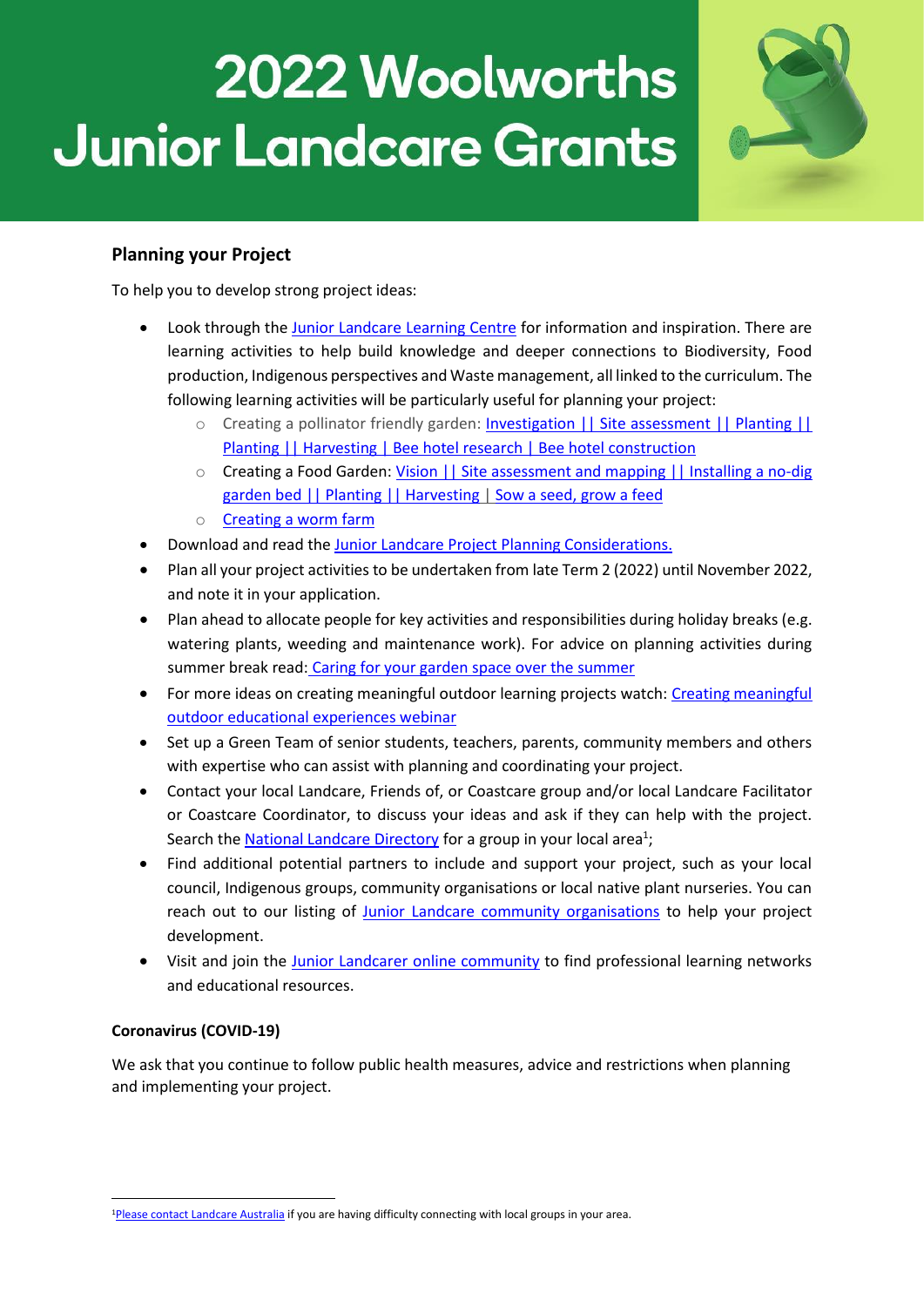

# **Assessment Criteria**

Successful projects will be chosen based on the following criteria:

| <b>Criteria</b> |                                                                                        | How do I meet the criteria?                                                                                                                                                                                                                                                                                                                                                                                                 |
|-----------------|----------------------------------------------------------------------------------------|-----------------------------------------------------------------------------------------------------------------------------------------------------------------------------------------------------------------------------------------------------------------------------------------------------------------------------------------------------------------------------------------------------------------------------|
| 1.              | Expected environmental<br>outcomes.                                                    | Detail existing natural values (e.g. what animals use the area,<br>$\bullet$<br>what native plants already occur) and / or<br>How your project improves natural values (e.g. providing<br>$\bullet$<br>habitat to native birds, improve the survival of indigenous<br>species) and / or<br>How you project will encourage sustainable practices (e.g.<br>$\bullet$<br>composting will reduce food waste going to landfill). |
| 2.              | <b>Expected educational</b><br>outcomes and integration<br>into the school curriculum. | Detail the topics the students will learn about, and;<br>How the project activities will enhance student learning (e.g.<br>being involved in planting activities will teach students about<br>the growth and survival of living things (Biological Sciences)).                                                                                                                                                              |
| 3.              | Level of hands-on student<br>involvement in project.                                   | Consider involving students in all aspects of the project, where<br>$\bullet$<br>appropriate<br>(e.g.<br>planning<br>project<br>and<br>design<br>to<br>implementation and maintenance).                                                                                                                                                                                                                                     |
| 4.              | Level of involvement of the<br>broader school community or<br>local community.         | Consider and provide details about how the project will benefit<br>$\bullet$<br>the wider community (e.g. signage, community working bees)                                                                                                                                                                                                                                                                                  |
| 5.              | Project activities that are<br>feasible<br>technically-<br>and<br>sound.               | Detail support from local experts or groups (e.g. Landcare<br>Groups); and / or<br>The relevant experience of the project team; and / or<br>$\bullet$<br>The timing of activities and seasons. See Landcare Australia's<br>$\bullet$<br><b>Project Planning Considerations for some tips.</b>                                                                                                                               |
| 6.              | Commitment to maintaining<br>and upgrading project<br>outcomes.                        | Detail how and when you will you maintain the project<br>$\bullet$<br>outcomes (e.g. set up quarterly community working bees or a<br>school gardening club); and / or<br>How students will benefit from the project in the longer term<br>$\bullet$<br>(e.g. students will monitor the growth and survival of trees).                                                                                                       |
| 7.              | Realistic and detailed project<br>budget.                                              | Include a budget which is itemised, and aligns with the project<br>$\bullet$<br>activities, scale and scope. Click here for budget examples.                                                                                                                                                                                                                                                                                |

### **Other criteria:**

- To be eligible, your application **must include a school photo/logo for use on the Landcare Australia website**
- Incomplete and late applications will not be considered
- Groups with project reports still outstanding from previous Junior Landcare grants are ineligible for further funding until all reporting requirements are met; and
- Preference will be given to groups who have not already received a Junior Landcare grant in the past two years.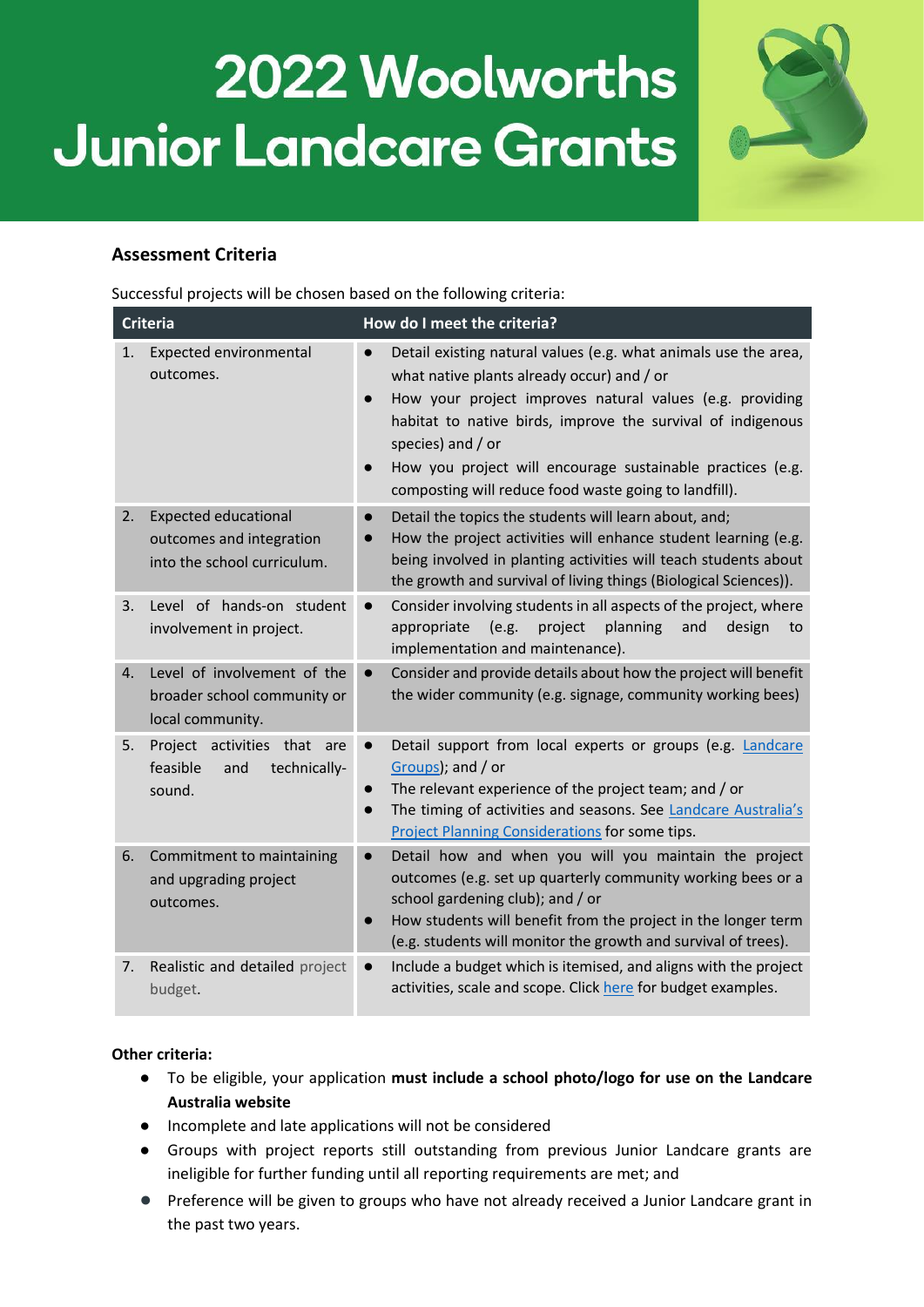

# **How to Apply**

Primary schools and early learning centres can apply for a *Woolworths Junior Landcare Grant* on the [Landcare Australia Grant Site,](https://landcareaustralia.smartygrants.com.au/WWJLC22) powered by SmartyGrants until **5pm (AEST) Friday 18th March 2022**

#### **To complete your application, you will need to:**

- 1. Obtain endorsement from your school Principal
- 2. Have your school ABN ready
- 3. Register or log in on the [Landcare Australia Grant Site](https://landcareaustralia.smartygrants.com.au/)
- 4. Complete your application online.

#### **To submit an application:**

- 1. Follow the [link to the application form](https://landcareaustralia.smartygrants.com.au/WWJLC22)
- 2. You can view and download the application form before you start your application
- 3. In order to enable you to fill out the form you must first register with SmartyGrants
- 4. If you wish to leave a partially completed application, press **'Save and close'** and log out. You can log back in and continue to edit your application form until you are ready to submit.
- 5. To submit your application, click the **Review and Submit** button at the bottom of the Navigation Panel. You need to review your application before you can submit it. Once you have submitted your application, no further editing or uploading of support materials is possible.
- 6. You will receive a confirmation email when your application has been successfully submitted.

If you need more technical help using the form, download the [Help Guide for Applicants](http://applicanthelp.smartygrants.com.au/help-guide-for-applicants/) or check out [Applicant Frequently Asked Questions \(FAQ's\).](http://applicanthelp.smartygrants.com.au/applicant-faq%27s/)

For specific questions about your project that are not answered in the guidelines or the [FAQs](https://juniorlandcare.org.au/wp-content/uploads/2022/02/Woolworths-Junior-Landcare-FAQs-2022.pdf) email [grants@landcareaustralia.com.au](mailto:grants@landcareaustralia.com.au?subject=Re:%20Woolworths%20Junior%20Landcare%20Grants%202021%20)

### **Reporting Requirements**

As a condition of receiving the grant you will be required to complete a final report.

- The report must include:
	- o Information on the project achievements (outcomes and outputs), and any other project highlights, alterations or key learnings and
	- o A project 'after' photo showing the outcomes.
- Reporting is undertaken online. Landcare Australia will send you the link shortly after you have received your grant.

**The deadline for project completion and final report to be submitted for the Woolworths Junior Landcare Grant are:**

**Final report due & projects complete** Wednesday 30<sup>th</sup> November 2022